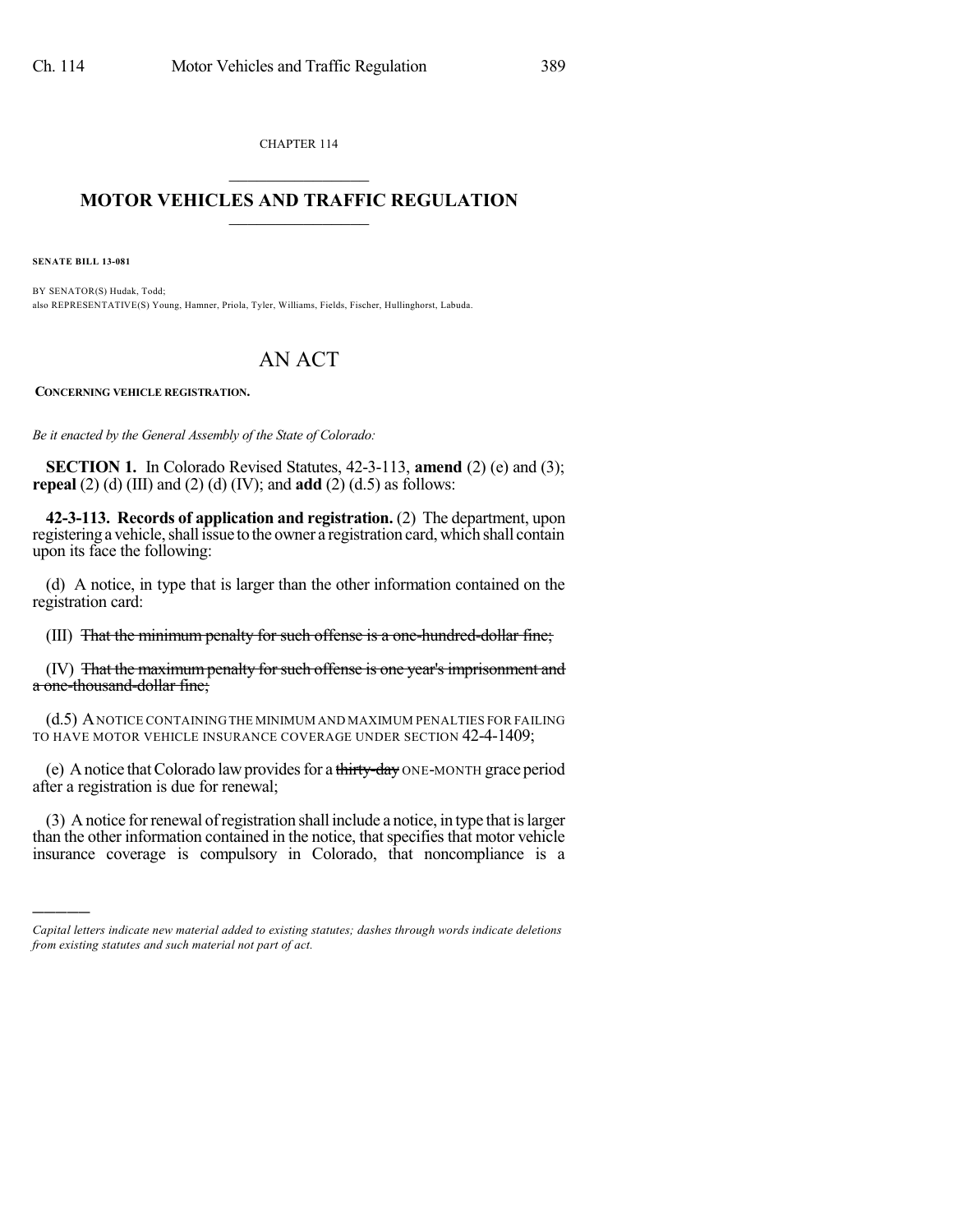misdemeanor traffic offense, that the minimum penalty for such offense is a one-hundred-dollar FIVE-HUNDRED-DOLLAR fine, and that the maximum penalty for such offense is one year's imprisonment and a one-thousand-dollar fine.

**SECTION 2.** In Colorado Revised Statutes, **repeal** 42-3-215 as follows:

**42-3-215. Special plates - United States olympic committee - retirement.** (1) The department shall issue one or more sets of olympic committee special license plates to applicants under this section for passenger cars or trucks that do not exceed sixteen thousand pounds empty weight.

(2) (a) There is hereby established the United States olympic committee special license plate. The department may begin issuance of such license plate when the United States olympic committee has commitments for license plate purchases from at least five hundred persons and provides a list of the names and addresses of such persons to the department.

(b) The United States olympic committee is responsible for the costs of designing the United States olympic committee special license plate and shall pay such costs before the license plate is produced. The design for the special license plate shall conformwith standards established by the department and shall be approved by the department.

 $(3)$  (a) A person may apply for an olympic committee special license plate for a motor vehicle if the person pays the taxes and fees required under this section and provides the department or authorized agent a certificate issued by the committee confirming that such person meets the qualifications for the license plate established by the committee pursuant to paragraph (b) of this subsection (3). The department shall prepare a certificate form to be used by the committee when confirming that a person is eligible to obtain olympic committee special license plates.

(b) The committee may establish the following qualifications for persons seeking to obtain special license plates under this section:

(I) Specified levels of contributions to the United States olympic committee; or

(II) Payment of specified dues, including special dues established for the special license plates. If the olympic committee collects special dues for special license plates, the moneys may be expended only for support of the United States olympic committee program.

(4) (a) The amount of the taxes and fees for olympic committee special license plates under this section is the same as the amount of the taxes and fees specified forregularmotor vehicle license plates plus a one-time fee oftwenty-five dollarsfor each motor vehicle for issuance or replacement of such license plates. The department shall transmit the additional one-time fee to the state treasurer, who shall credit the fee to the highway users tax fund for allocation and expenditure as specified in section  $43-\overline{4}$ -205  $(5.5)$  (b), C.R.S.

(b) An applicant may apply for personalized olympic committee special license plates. Upon payment of the additional fee required by section  $42-3-211$  (6) (a) for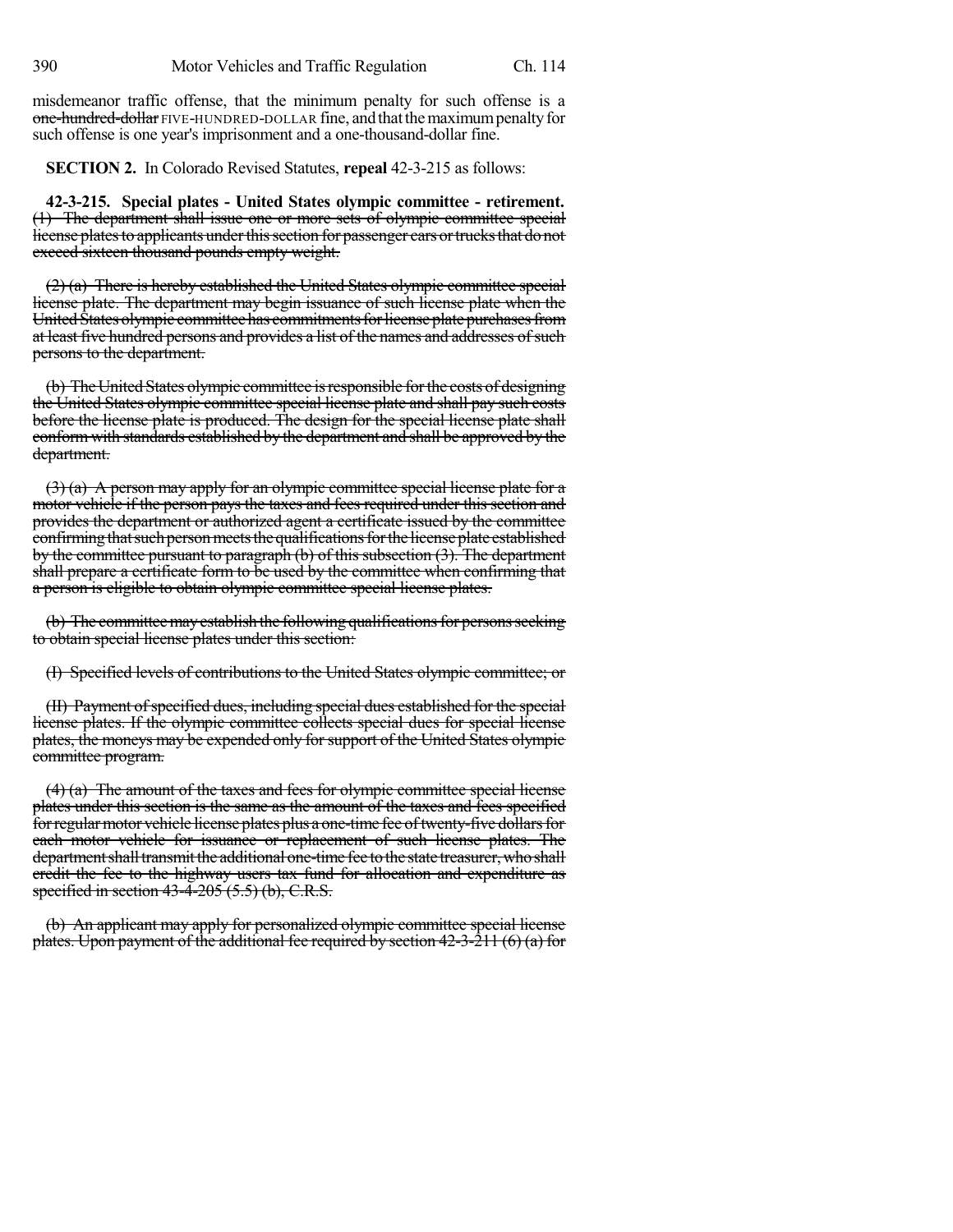personalized license plates, the department may issue such plates if the applicant complies with section 42-3-211. If an applicant has existing personalized license plates for a motor vehicle, the applicant may transfer the combination of letters or numbers to a new set of special license plates for the vehicle upon paying the fee imposed by section  $42-3-211(6)(a)$  and upon turning such existing plates in to the department as required by the department. A person who has obtained personalized olympic committee special license plates under this paragraph (b) is required to pay the annual fee imposed by section  $42-3-211$  (6)(b) for renewal of such personalized plates. The fees under this paragraph (b) are in addition to all other taxes and fees imposed for the special license plates.

(5) Special license plates issued under this section shall be renewed in the same manner as other license plates under section 42-3-113 or, for personalized plates, under section 42-3-211.

(6) For the purposes of this section, "committee" means the United States olympic committee.

(7) The special license plates authorized by this section shall be retired unless such plates have been issued for at least three thousand vehicles by July 1, 2007.

**SECTION 3.** In Colorado Revised Statutes, **repeal** 42-3-216 as follows:

**42-3-216. Special plates - Colorado foundation for agriculture and natural resources - definitions - retirement.** (1) For the purposes of this section:

(a) "Foundation" means the Colorado foundation for agriculture.

(b) "Special license plate" means the special agriculture and natural resources license plate.

(2) The department shall issue one or more sets of special license plates to applicants under this section for passenger cars or trucks that do not exceed sixteen thousand pounds empty weight.

(3) (a) There is hereby established the special agriculture and natural resources license plate. The department may begin issuance of such special license plate when the foundation has commitments for special license plate purchases for at least two hundred fifty special license plates and provides a list of the names and addresses of persons purchasing such plates to the department.

(b) The foundation is responsible for the costs of designing the special license plate and shall pay such costs before the license plate is produced. The design for the special license plate shall conform with standards established by the department and shall be approved by the department.

 $(4)$  (a) A person may apply for a special license plate for a motor vehicle if the person pays the taxes and fees required under this section and provides a certificate, issued by the foundation, confirming that such person meets the qualifications for the license plate established by the foundation pursuant to paragraph (b) of this subsection  $(4)$ . The department shall prepare a certificate form to be used by the